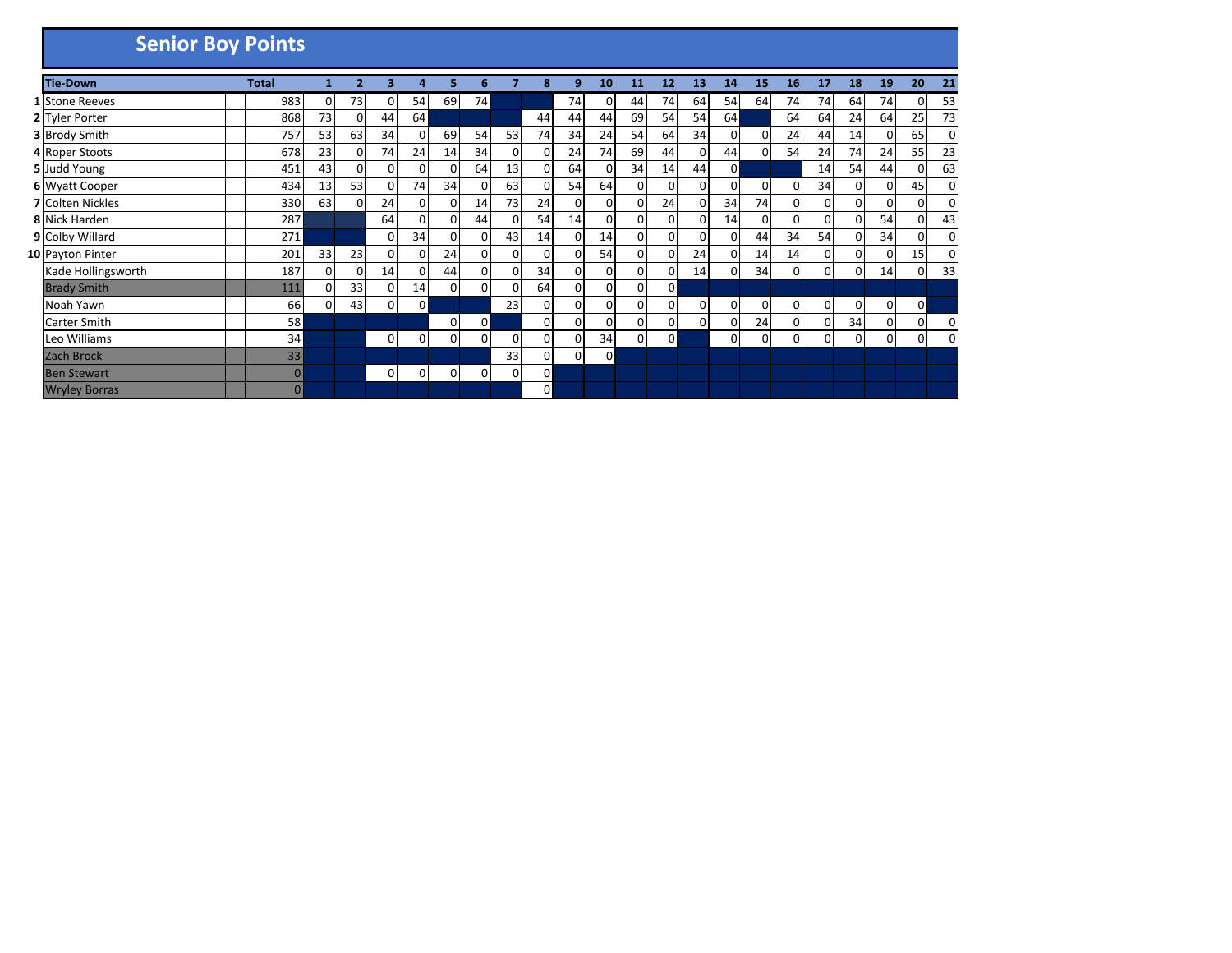| <b>Saddlebronc</b> | Total        |           |                |    |          |          |              |          | 8              | 9        | 10 | 11       | 12       | 13       | 14              | 15       | 16       | 17       | 18       | 19              | 20 <sub>1</sub> | 21              |
|--------------------|--------------|-----------|----------------|----|----------|----------|--------------|----------|----------------|----------|----|----------|----------|----------|-----------------|----------|----------|----------|----------|-----------------|-----------------|-----------------|
| 1 Judd Young       |              | 710<br>71 | 71.            | 71 | 71.      | $\Omega$ | 71,          | $\Omega$ | $\Omega$       | 71       | 01 | $\Omega$ | 71       | $\Omega$ | 71 <sub>h</sub> |          |          | 01       | $\Omega$ | 71 <sub>h</sub> |                 | 71 <sub>1</sub> |
| <b>Colt Hiner</b>  |              | $\Omega$  | $\overline{0}$ |    |          | ΟI       | $\mathbf{0}$ |          |                |          |    |          |          |          |                 |          |          |          |          |                 |                 |                 |
|                    |              |           |                |    |          |          |              |          |                |          |    |          |          |          |                 |          |          |          |          |                 |                 |                 |
|                    |              |           |                |    |          |          |              |          |                |          |    |          |          |          |                 |          |          |          |          |                 |                 |                 |
| <b>Bull Riding</b> | <b>Total</b> |           |                |    |          |          |              |          | $\bullet$<br>o | 9        | 10 | 11       | 12       | 13       | 14              | 15       | 16       | 17       | 18       | 19              | 20              | 21              |
| 1 Sam Lewis        |              | 142 l     |                | 01 | $\Omega$ |          |              | ΟI       | $\Omega$       | $\Omega$ |    | 71       | $\Omega$ | $\Omega$ | $\Omega$        | $\Omega$ | 71.      | $\Omega$ | $\Omega$ | $\Omega$        | $\Omega$        | 0               |
| <b>Alex Gray</b>   |              | $\Omega$  |                |    |          |          |              |          |                |          |    |          |          | 0        | 0               | $\Omega$ | $\Omega$ | $\Omega$ | $\Omega$ | $\Omega$        | $\overline{0}$  |                 |